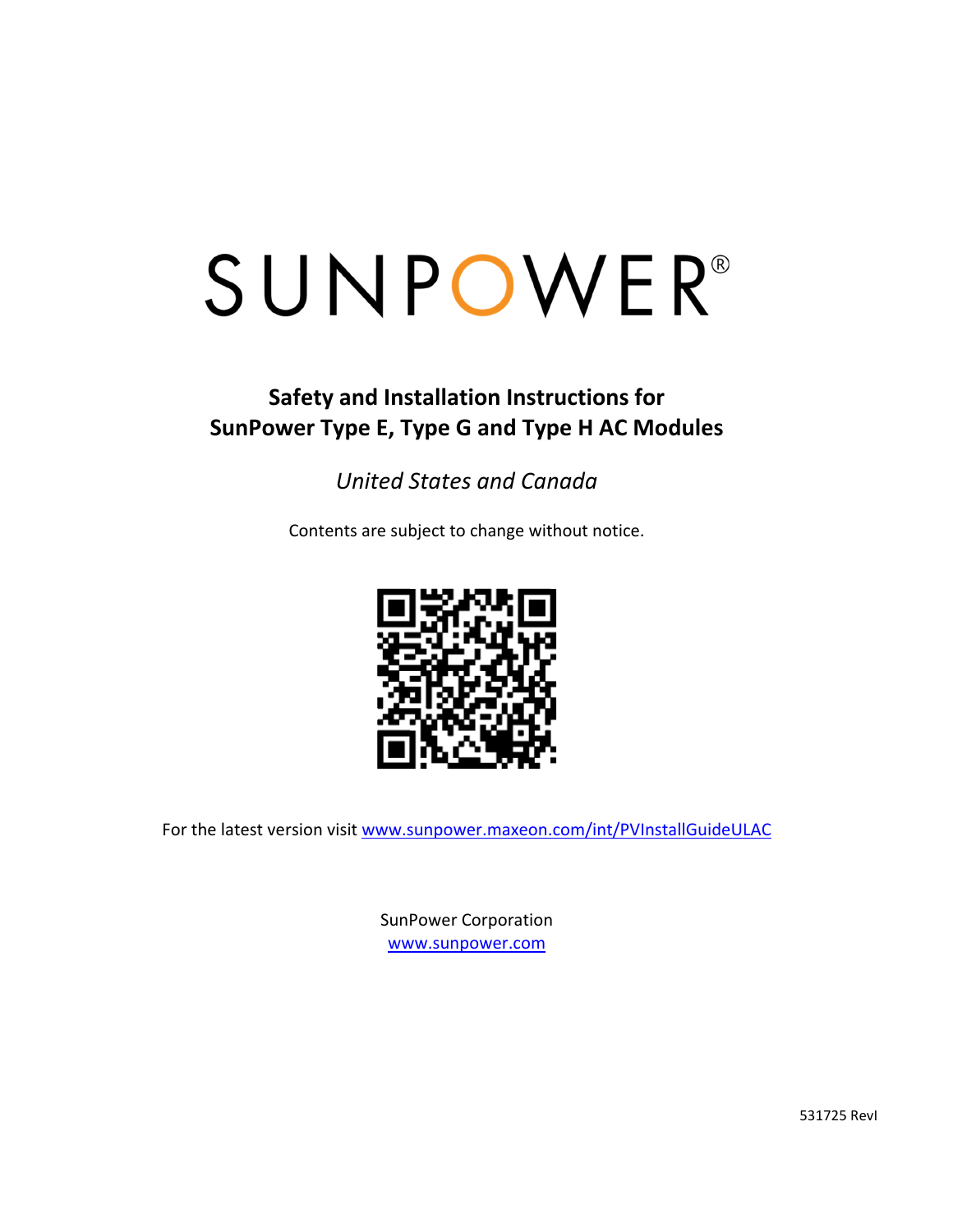#### **Safety and Installation Instructions for AC Modules**  IMPORTANT SAFETY INSTRUCTIONS SAVE THESE INSTRUCTIONS

#### **1.0 Introduction**

This document provides safety and installation instructions for the UL Listed SunPower AC photovoltaic (PV) modules described herein, all of which bear the UL logo on the product label:



*Important! Please read these instructions in their entirety before installing, wiring, or using this product in any way. Failure to comply with these instructions will invalidate the SunPower Limited Warranty for PV Modules.*

#### *1.1 Disclaimer of Liability*

The installation techniques, handling and use of this product are beyond company control. Therefore, SunPower does not assume responsibility for loss, damage, or expense resulting from improper installation, handling, or use.

#### *1.2 Nationally Recognized Testing Laboratory (NRTL) Listing Information*

This product meets or exceeds the requirements set forth by UL 1703 or UL 61730, UL 1741 and UL 1741 SA for AC PV Modules. The UL 1703 Standard covers flat‐ plate PV modules intended for installation on buildings; or those intended to be freestanding. The UL 1741 SA Standard covers inverters, converters, controllers, and interconnection system equipment for use with distributed energy resources, including AC modules. The NRTL listing does not include integration into a building surface because additional requirements may apply. This product is not intended for use where artificially concentrated sunlight is applied to the module. The Type E and the Type G AC module models comply with HECO Rule 14H, CA CPUC Rule 21, 1547‐2003 and 1547a‐2014.

#### *1.3 Limited Warranty*

Module limited warranties are described in full in the SunPower warranty certificates obtainable at **www.sunpower.com**. In summary, the Limited Warranties do not apply to any of the following:

PV modules which in SunPower's absolute judgment have been subjected to: misuse, abuse, neglect, or accident; alteration, improper installation, application, or removal. Including, but not limited to installation, application, or removal by any party other than a SunPower authorized Dealer; non‐observance of SunPower's installation, user's and/or maintenance instructions; repair or modifications by someone other than an approved service technician of SunPower; power failure surges, lightning, flood, fire, accidental breakage or other events outside SunPower's control.

#### **2.0 Safety Precautions**

Before installing this device, read all safety instructions in this document.

*Danger!* AC modules generate internal direct current (DC) and output alternating current (AC); and are a source of voltage when under load and when exposed to light. *Electrical currents can arc across gaps and may cause injury or death if improper connection or disconnection is made; or if contact is made with module leads that are frayed or torn.*

- Disconnect the utility AC source from all modules in the array before making or breaking electrical connections.
- Use only the AC locking connectors in order to defend against untrained personnel disconnecting the modules after they have been installed.
- All installations must be performed in compliance with the National Electrical Code (NEC) and any applicable local codes.
- Installation should be performed only by qualified personnel.
- Remove all metallic jewelry prior to installing this product to reduce the chance of accidental exposure to live circuits.
- Use only insulated tools to reduce your risk of electric shock.
- Do not stand on, drop, scratch, or allow objects to fall on modules.
- Broken glass, J‐boxes, broken connectors, and/or damaged backsheets are electrical hazards as well as laceration hazards. If a module is cracked after installation, a qualified person should remove the module from the array and contact the supplier for disposal instructions.
- Do not install or handle modules when they are wet or during periods of high wind.
- Unconnected connectors must always be protected from pollution (e.g. dust, humidity, foreign particles, etc), prior to installation. Do not leave unconnected (unprotected) connectors exposed to the environment. A clean installation environment is essential in order to avoid performance degradation.
- Do not block drain holes or allow water to pool in or near module frames
- Contact your module supplier if maintenance is necessary.
- Save these instructions!

#### **3.0 Electrical Characteristics**

All electrical characteristics and grid interaction data are shown in Section 7. It is the installer's responsibility to set the grid profile—this can only be done with internet access and the SunPower monitoring system.

If an installation involves a SunPower AC module which does not appear on this list please consult the product label on the back of the module or visit www.sunpower.com for the product datasheet.

#### *3.1 Fire Rating*

The AC module maintains the same Type 2 fire rating associated with DC modules.

#### **4.0 Electrical Connections**

Modules must only be connected using the supplied AC cabling and integrated connectors. Do not alter any connectors. Plug and Socket connectors mated together in a PV system must be of the same type (model, rating) from the same manufacturer i.e. a plug connector from one manufacturer and a socket connector from another manufacturer, or vice versa, shall not be used to make a connection. Ensure that the cabling is not under mechanical stress (comply with bending radius of ≥ 60 mm) and must not be bent on the direct exit of the connector or junction box. The AC module cable system features locking connectors which, after connected, require the use of a tool to disconnect. This defends against untrained personnel disconnecting the modules when under load. AC cable connectors are rated and tested to interrupt load current; however, SunPower recommends that you always open the utility dedicated branch circuit protector to remove power before plugging or unplugging any connectors; but a local AC disconnect is not required by SunPower.

When installing AC modules the National Electric Code, ANSI/NFPA 70 wiring methods shall be used.

#### *4.1 Equipment Grounding*

To reduce the possibility of electrical shock, ground the module frame or array per NEC before wiring the circuit. In order to install in accordance with their UL Listing, SunPower AC modules must be grounded using Listed grounding hardware that meets requirements for grounding systems in UL 467, UL 1703, UL 1741, or UL 2703; on anodized aluminum frames. SunPower recommends using one of the following methods of grounding the module frame. A‐Series ‐BLK modules must be installed with the Ground Lug Assembly of the Invisimount mounting system using the Ilsco GBL‐4DBT grounding lug tightened to a torque of 85 in‐lbs to bond the module frame to the rail. In addition, to avoid corrosion due to the use of dissimilar metals SunPower recommends stainless steel between copper and aluminum.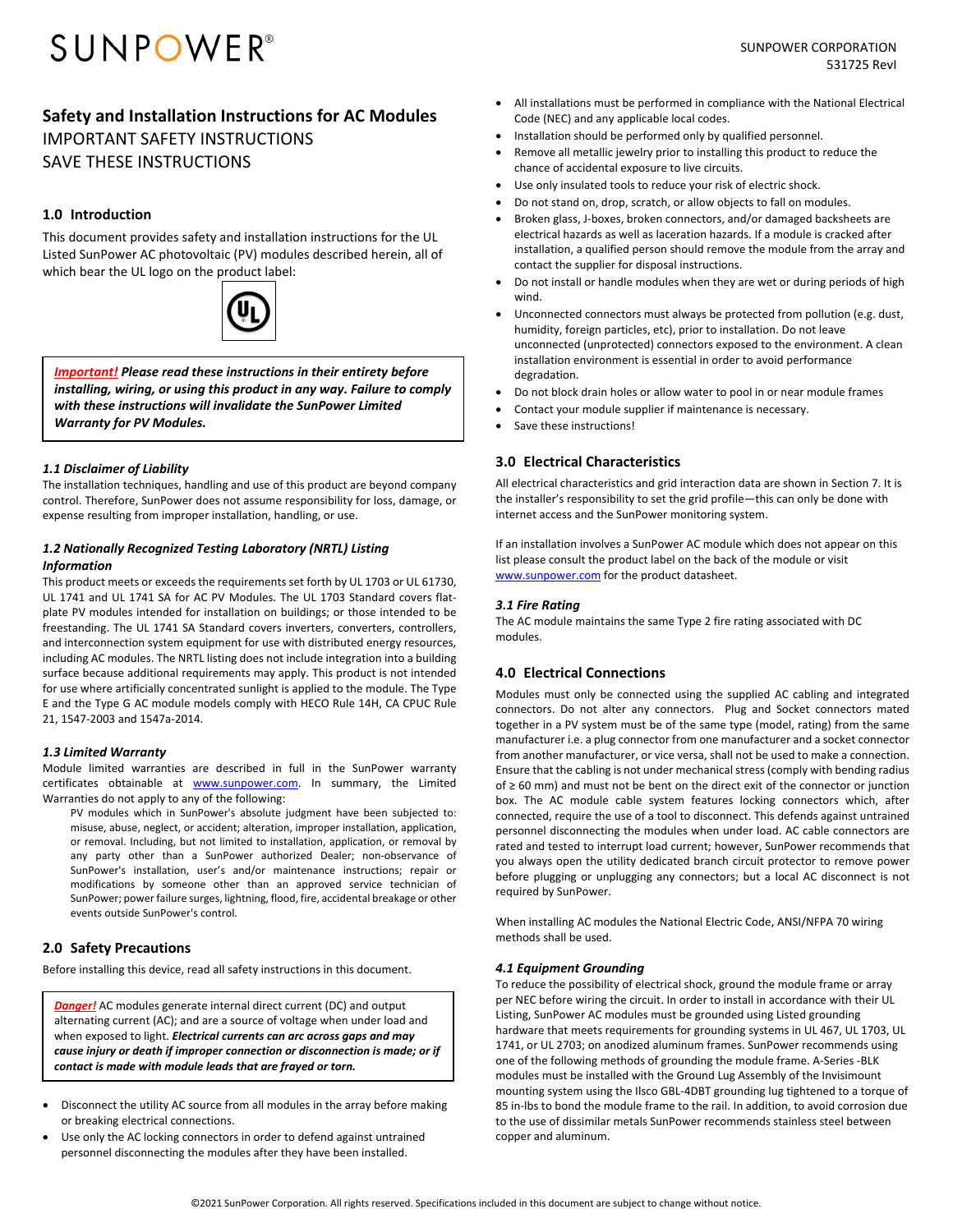- 1) Modules may be grounded through the use of an InvisiMount™ mid clamp that bonds the module frame to the InvisiMount rail. This method is UL 2703 Listed. InvisiMount rail sections must be bonded and connected to a grounding conductor using methods and materials specified in the *InvisiMount Residential Mounting System Installation Guide 508988*.
- 2) Modules may be grounded by attaching a lay-in lug (Ilsco GBL-4DBT, Burndy CL50‐DB‐T or Tyco Solklip 1954381‐2) to one of the grounding holes on the module frame, and attach the ground conductor to the lug. Use stainless steel hardware (bolt, washers, and nut). Use an external‐tooth star washer between the lug and the module frame in order to pierce the anodizing and establish electrical contact with the aluminum frame. The assembly must end with a nut that's torqued to 20–25 in‐lb (for a #10‐32 bolt). A lock washer or other locking mechanism is required to maintain tension between the bolt and the assembly. The conductor must be attached to the ground lug using the lug's set screw. Refer to NEC 690.

Note: Method 3 is evaluated to UL 1703 by ETL. As such, the use of these devices is not considered part of the UL Listing of these modules.

3) If the Unirac SOLARMOUNT system is used, modules may be grounded by using either a BURNDY Wiley WEEB‐UMC or WEEB‐UGC‐1 grounding clip in combination with Unirac Mid or End clamps and 1/4‐20 bolt and flanged nut, torqued to 120 in‐lbs. If the Solarmount‐I system is used grounding is achieved with the Unirac UGC‐2 grounding clips in combination with Unirac Mid or End clamps and Sliders with a 1/4‐20 bolt and flanged nut torqued to 120 in‐lbs.

Note: Method 4 was evaluated to UL 2703 by TUV. As such, the use of these devices is not considered part of the UL Listing of these modules.

- 4) Modules may be grounded using a WEEB‐9.5NL ground clip between the module and supporting structure. This combination is secured with a 1/4″ stainless steel rivet or a  $1/4$ -20  $\times$  3/4" zinc-plated bolt with zinc-plated K-nut torqued to min. 6 ft‐lbs to secure the module to minimum 12 ga. G90 coated steel or Z‐purlin, either painted or unpainted. The WEEB‐9.5NL is for single use only.
- 5) Other grounding methods may be used in conjunction with a module mounting system compliant with UL 2703. For these installations, the SunPower module and frame style must be tested and part of the instructions for the Listed mounting product. The SunPower module must be installed in accordance with these instructions as well as the mounting system's Listed instructions.

#### *4.2 Connection to AC Circuits*

It is the installer's responsibility to verify grid compatibility (120/240 or 120/208 wye 3-phase 4-wire 2-pole). SunPower AC modules must be connected to a utility source at the correct voltage and frequency in order to operate and produce power. They are not standalone generators and do not create AC voltage thus are not capable of operation independent of a utility-generated AC signal. The AC modules must be connected only to a dedicated branch circuit. The AC cables and connectors are certified and rated for the maximum number of AC units in parallel only. When connecting modules, DO NOT exceed the following single branch circuit maximum number of modules:

- 240 VAC: 12 (single phase)
- 208 VAC: 10 (two pole wye)

This circuit must be protected by overcurrent protection.

**CAUTION!** To reduce the risk of fire, connect only to a circuit provided with 20 A maximum branch circuit overcurrent protection in accordance with the National Electrical Code, ANSI/NFPA 70.

Below are the major installation steps:

- 1. Install the Field‐wireable connector pair, optional J‐Box
- 2. Position the Enphase Q Cable
- Per module:
	- 3. Position AC module and pop‐out microinverters. Refer to Section 5.3 for illustration
	- 4. Connect microinverters to Q Cable connector
	- 5. Install AC Modules
	- 6. Manage Q cable to module frame and rail

Per row:

- 7. Create installation map
- 8. Terminate Q cable at last microinverter
- 9. Connect to J‐Box
- 10. Energize system

#### *4.3 Cable Management*

Use cable clips or cable ties wraps to attach the AC cable to the racking. The cable must be supported to avoid any cable undue sag as per local requirement.

For Performance 3 AC modules, be careful to not unplug the DC cable premounted in factory into specific cable supports.

Dress any excess cabling in loops so that it does not contact the roof. Do not form loops smaller than 4.75 inch (12 cm) in diameter.

#### *4.4 Microinverters Connection*

Refer to the major installation steps defined in Section 4.2 and listen for a click:

1) when the microinverters are pop out and 2) when AC connectors engage Inspect the AC connectors to ensure that they are not broken, misshapen, or otherwise degraded

prior to connection. Cover any unused connectors on the AC cable with Enphase Sealing Caps. Listen for a click as the sealing caps engage.



Cable clip

**CAUTION!** Install sealing caps on all unused AC connectors as these connectors become live when the system is energized. Sealing caps are required for protection against moisture ingress.

#### **5.0 Module Mounting**

This section contains information for SunPower Type E AC modules; Type G AC and SunPower Type H AC modules. *Ensure that you use the correct information for your module type.*

The SunPower Limited Warranty for PV Modules is contingent upon modules being mounted in accordance with the requirements described in this section.

#### *5.1 Site Considerations*

SunPower modules should only be mounted in locations that meet the following requirements:

**Operating Temperature:** All SunPower AC modules must be mounted in environments that ensure that the modules will operate within the following maximum and minimum temperatures:

| Max. Operating Cell Temp. | +85°C (+185°F)                     |
|---------------------------|------------------------------------|
| Max. Ambient Temp.        | +50°C (+122°F)                     |
| Min. Operating Temp.      | $-40^{\circ}$ C ( $-40^{\circ}$ F) |

**Design Strength:** SunPower Type E, Type G and Type H AC modules are designed to meet a maximum positive (or upward, e.g. wind) and negative (or downward, e.g. static load) design pressure when mounted in the mounting configurations

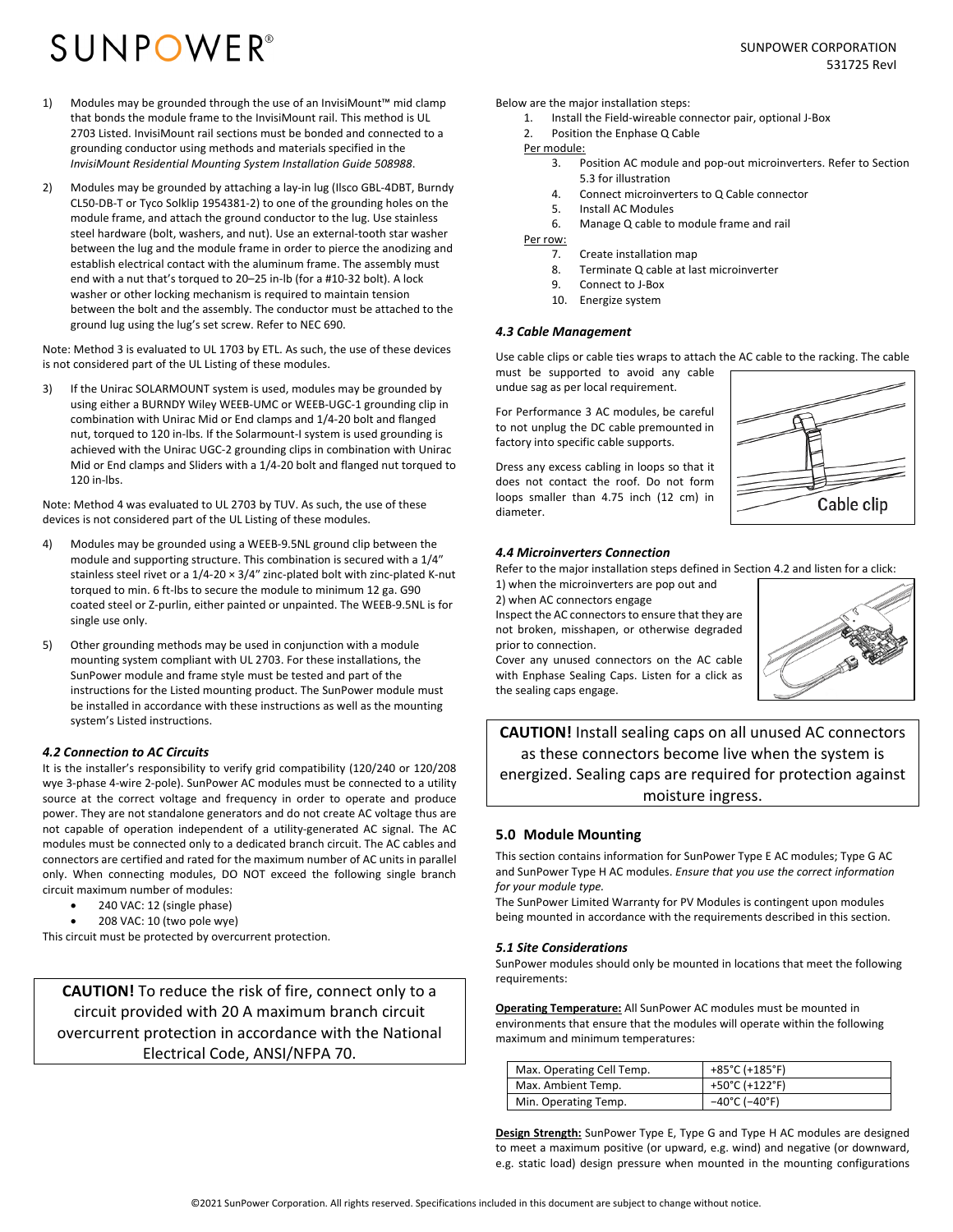# **SUNPOWER**<sup>®</sup>

specified in Section 5.2. (Design strength of 2400 Pa corresponds approximately to a wind speed of 130 km/h (81 mph). SunPower AC modules have also been evaluated to UL 1703 for a positive or negative design load of 30 psf.)

**Type E.** The following image and table show where to mount to the Type E module frame; and defines mounting ranges and the resulting load ratings achieved for each range:



| <b>Mounting Range</b><br>Tolerance are identical at | $(Pa)*$               | <b>Load Rating</b>   |  |  |  |  |
|-----------------------------------------------------|-----------------------|----------------------|--|--|--|--|
| each module corner<br>in./mm from corner            | Wind<br>(up and down) | Snow<br>(down)       |  |  |  |  |
| R1<br>$0-2/0-50$                                    | <b>DO NOT MOUNT!</b>  |                      |  |  |  |  |
| R2<br>2-11.8 / 50-300                               | 3000                  | 6000                 |  |  |  |  |
| R3<br>11.8-15.75 / 300-400                          | 3000                  | 6000                 |  |  |  |  |
| R4<br>2-14.75 / 50-375                              | 3000                  | 3000                 |  |  |  |  |
| R5                                                  | <b>DO NOT MOUNT!</b>  |                      |  |  |  |  |
| R6                                                  |                       | <b>DO NOT MOUNT!</b> |  |  |  |  |

**\*** Design load values may be used as ASD design loads.

#### **Type G and Type H.**

*Important!* The following image and tables show where to mount to the Type G and H module frame and the allowable load ratings corresponding to the mounting zones chosen. To use the tables, identify the two mounting zones in which you wish to mount. You may choose to mount at any location in zones A, B, and C, as long as the mounting points are symmetric about one axis of the module. Identify the combination of mounting zones you have chosen in the table and then refer to the corresponding load rating. Note also that load ratings are different for modules supported by rails; versus systems that attach modules without rails.



#### **Table1. Mounting Configuration and Load Resistance**

| <b>Mounting</b>       | <b>Mounting</b> | Test/<br>Design  |                   | Downward (+) /<br><b>Upward (-) Pressure</b><br>(Pa) (1) |  |  |
|-----------------------|-----------------|------------------|-------------------|----------------------------------------------------------|--|--|
| Method                | (1)             | Load $(2)$       | A-Series/M-Series |                                                          |  |  |
|                       |                 |                  | Rail              | w/o Rail                                                 |  |  |
|                       |                 |                  | Supported         | Support                                                  |  |  |
|                       | ВB              | <b>Test Load</b> | 8100/-4050        | 5400/-3600                                               |  |  |
|                       |                 | Design Load      | 5400/-2700        | 3600/-2400                                               |  |  |
|                       |                 | <b>Test Load</b> | 2400/-2550        | 2400/-2400                                               |  |  |
| <b>Top Clamp</b>      | CC              | Design Load      | 1600/-1700        | 1600/-1600                                               |  |  |
|                       |                 | <b>Test Load</b> | 3600/-2400        | 2400/-2400                                               |  |  |
|                       | AA              | Design Load      | 2400/-1600        | 1600/-1600                                               |  |  |
|                       | ЕE              | <b>Test Load</b> | <b>NA</b>         | 2400/-2400                                               |  |  |
|                       |                 | Design Load      |                   | 1600/-1600                                               |  |  |
|                       |                 | <b>Test Load</b> | 9000/-5400        | 5400/-5400                                               |  |  |
|                       | ВB              | Design Load      | 6000/-3600        | 3600/-3600                                               |  |  |
| Bolt or               |                 | <b>Test Load</b> | 4200/-4200        | 3600/-4200                                               |  |  |
| Invisimount<br>Clamps | CC              | Design Load      | 2800/-2800        | 2400/-2800                                               |  |  |
|                       |                 | <b>Test Load</b> | 4500/-3000        | 3000/-3000                                               |  |  |
|                       | AA              | Design Load      | 3000/-2000        | 2000/-2000                                               |  |  |
|                       | DD              |                  |                   | <b>DO NOT MOUNT</b>                                      |  |  |

(1) If mounting in multiple zones, must use the lower value of the two zones.

(2) Test loads are evaluated at 1.0 factor of safety, and Design loads are calculated using 1.5 factor of safety (Test load = 1.5 x Design load). Design load values may be used as ASD design loads.

When mounting modules in snow‐prone or high‐wind environments, special care should be taken to mount the modules in a manner that provides sufficient design strength while meeting local code requirements.

#### **Excluded Operating Environments and Reconfigurations**

Certain operating environments are not recommended for SunPower AC modules, and are excluded from the SunPower Limited Warranty for these modules. Contact SunPower if there are any unanswered questions concerning the operating environment.

#### *5.2 Mounting Configurations*

Modules may be mounted at the appropriate orientation to maximize sunlight exposure.

In order to prevent water from entering the junction box (which could present a safety hazard), modules should be oriented such that the junction box is in the uppermost position and should *not* be mounted such that the top surface faces downward. In addition, ensure the module orientation also prevents the microinverter from direct exposure to rain, UV and other harmful weather events (ice/snow).

Clearance between the module frame and mounting structure or grade is required to prevent wiring damage and to enable air to circulate behind the module. *A minimum of 2″ (5 cm) is required between the module frame and structure or ground.* 

SunPower AC modules are only NRTL Listed for use when their factory frames are fully intact. Do not remove or alter any module frame. Creating additional mounting holes may damage the module and reduce the strength of the frame.

Modules may be mounted using the following methods only:

- **1) Pressure Clamps or Clips**: Mount the module with the clips attached to the longer sides of the module. Refer to the allowable ranges in Section 5.0. Installers must ensure the clamps are of sufficient strength to allow for the maximum design pressure of the module.
- 2) **End Mount:** End mounting is the capture mounting of the module's shorter sides to a supporting rail. The end‐mounting rail and clips or clamps must be of sufficient strength to allow for the maximum design pressure of the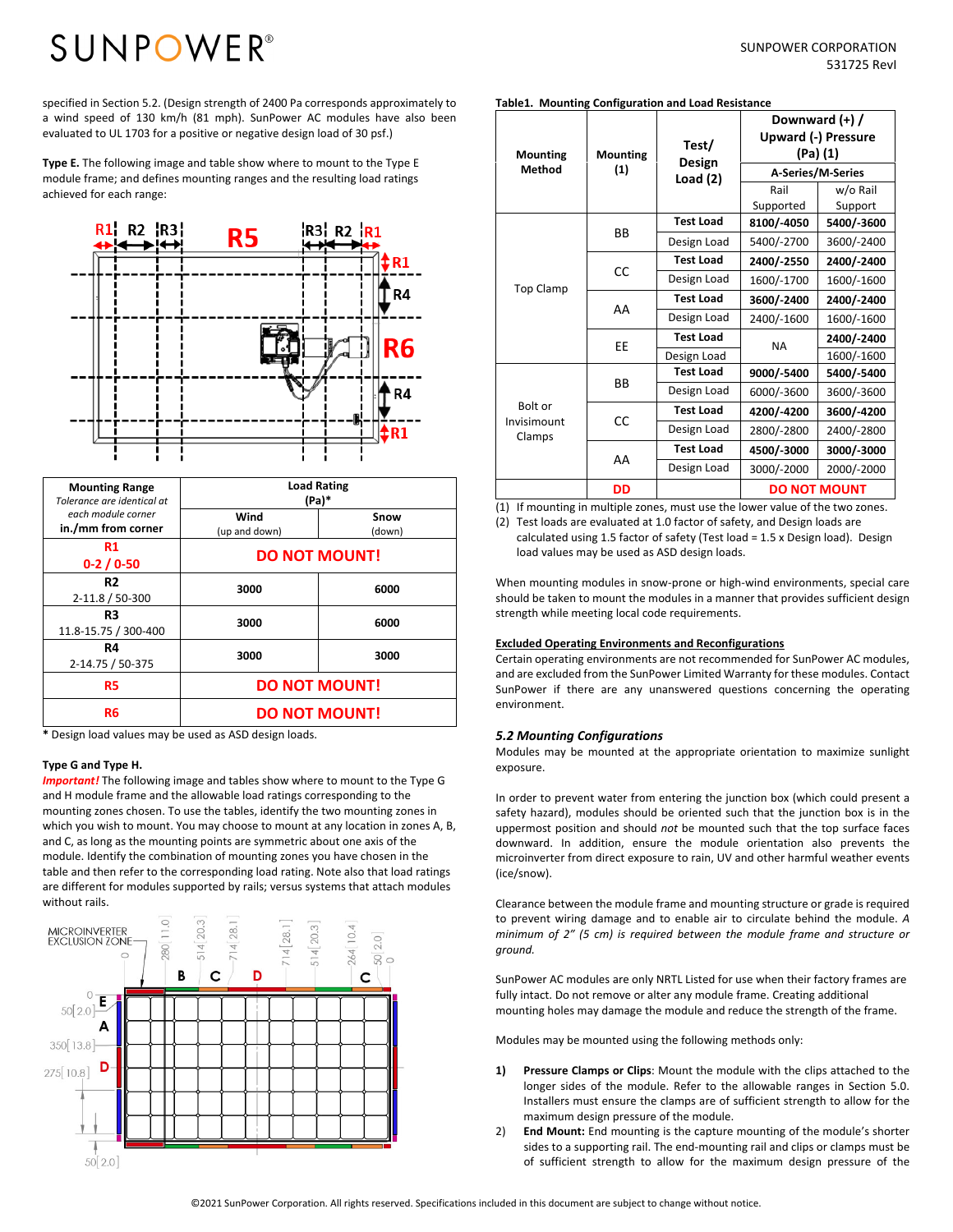## **SUNPOWER**<sup>®</sup>

module. Verify this capacity with the mounting system vendor before installation.

3) **SunPower, SunPower‐specified, or SunPower‐supplied mounting systems**: Modules mounted with strict adherence to SunPower documentation, using hardware systems supplied by or specified by SunPower.

#### *5.3 Handling of Modules during Installation*

Never lift or move the modules using cables or the junction box under any circumstances. Do not place modules face forward in direct contact with abrasive surfaces such as roofs, driveways, wooden pallets, railings, or walls. The front surface of a module is sensitive to oils and abrasive surfaces, which may lead to scratches and irregular soiling.

SunPower recommends handling modules with gloves and not touching the front surface. Any fingerprints resulting from installation can be reduced by following the washing guidelines in Section 6.0. A given module's product datasheet specifies the glass type it uses.

Before installing the AC module, the microinverters must be lifted from the shipping position, faces you. Using both hands, lift the microinverter up. You will hear four clicks as the microinverter locks into the installation position. Ensure the four latches are locked, and the microinverter is not tilted.

#### **Shipping Position:**



#### **Install Position:**



#### **6.0 Maintenance**

Visually inspect all modules annually to verify the integrity of both the electrical and the mechanical connections; and to verify the absence of corrosion. This visual inspection should be performed by an authorized SunPower Dealer or trained SunPower support personnel.

Periodic cleaning of modules is recommended but is not required. Periodic cleaning has resulted in improved module performance, especially in regions with low levels of annual precipitation (fewer than 18.25 inches annually). Consult your Dealer or supplier about recommended cleaning schedules for your area. To clean a module, spray it with potable, non‐heated water. Normal water pressure is more than adequate, but pressurized water (up to 1500 psi) may be used. Fingerprints, stains, or accumulations of dirt on the front surface of the module may be removed as follows: rinse the area and wait 5 minutes. Re‐wet the area and then use a soft sponge or seamless cloth to wipe the glass surface in a circular motion. NEVER use harsh cleaning materials such as scouring powder, steel wool, scrapers, blades, or other sharp instruments to clean module glass. Use of such materials on the modules will void the product warranty.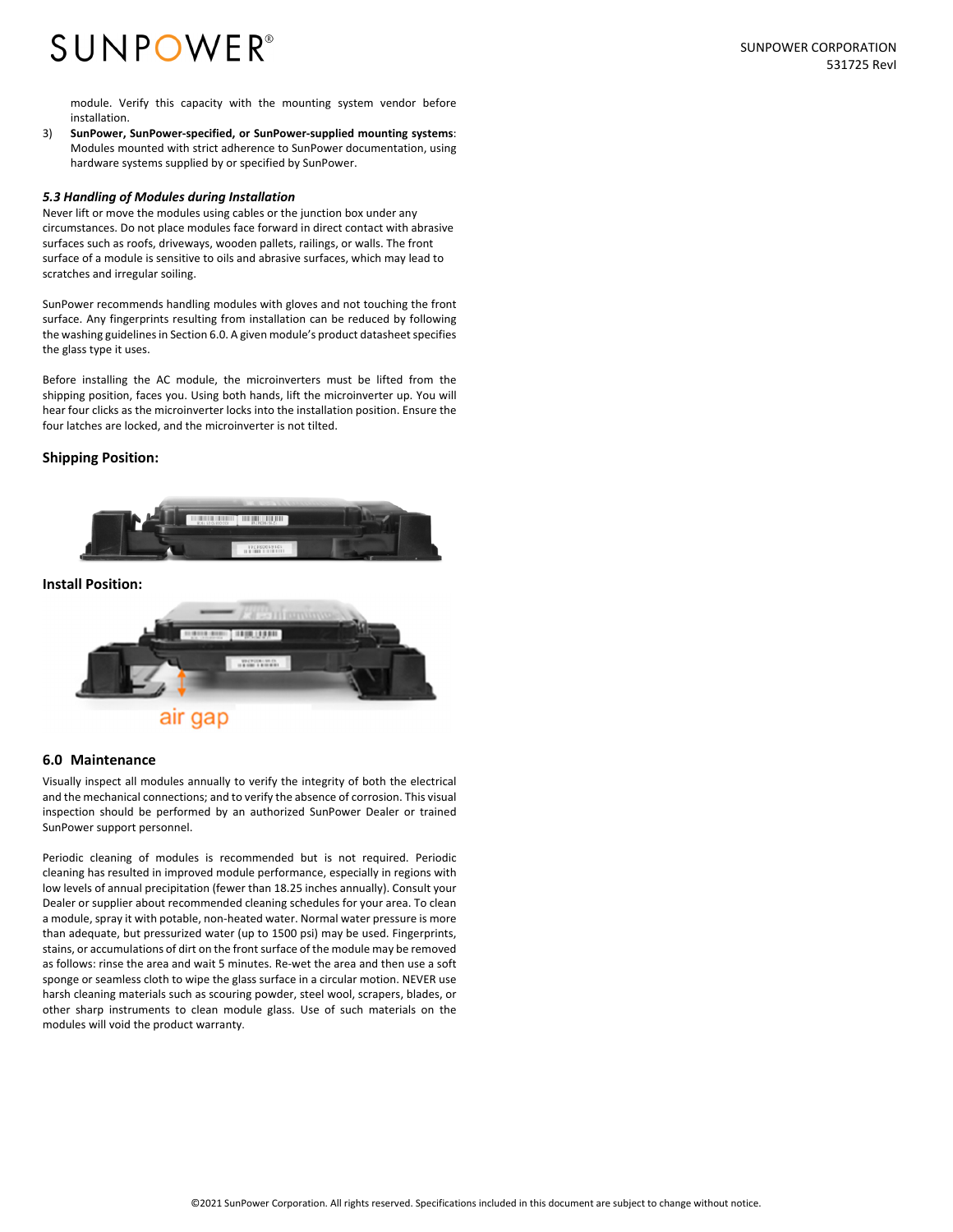#### **7.0 Electrical Characteristics and Grid Interaction**

#### **Type E.**

|                         |                          | <b>DC Ratings</b>         |                                        |                                           |                                     |                                       |                                      |                                                       |                                                        |                                         |                                               |                              | <b>AC Ratings</b>                                    |                                             |                                                   |                                                |                                                    |                                                |                                       |                                |
|-------------------------|--------------------------|---------------------------|----------------------------------------|-------------------------------------------|-------------------------------------|---------------------------------------|--------------------------------------|-------------------------------------------------------|--------------------------------------------------------|-----------------------------------------|-----------------------------------------------|------------------------------|------------------------------------------------------|---------------------------------------------|---------------------------------------------------|------------------------------------------------|----------------------------------------------------|------------------------------------------------|---------------------------------------|--------------------------------|
|                         | DC values @ STC          |                           |                                        |                                           |                                     |                                       |                                      |                                                       | Temperature<br><b>EFFICIENCY</b>                       |                                         |                                               |                              |                                                      | <b>Operating Limits</b><br>AC values at STC |                                                   |                                                |                                                    |                                                |                                       |                                |
| <b>Module Model</b>     | Nomina<br>I Power<br>(W) | Power<br>Toleranc<br>(96) | Voltage<br>at Rated<br>Power<br>(Vmpp) | Current<br>at Rated<br>Power.<br>Impp (A) | Open<br>Circuit<br>Voltage<br>(Voc) | Short<br>Circuit<br>Current<br>Isc(A) | Maximum<br><b>Series</b><br>Fuse (A) | Current<br>$($ lsc $)$<br>Temp.<br>Coeff.<br>(mA/°C). | Voltage<br>(Voc)<br>Temp.<br>Coeff.<br>$(mV)^{\circ}C$ | Power<br>Temp.<br>Coeff.<br>$(96/°C)$ . | NOCT <sub>®</sub><br>20°C<br>(Value +<br>2°C) | Module<br>Efficienc<br>y (%) | Nom, Peak<br>Power(W)<br>per unit<br>area:<br>m2/ft2 | <b>AC Voltage</b><br>Output<br>(nom, V)     | <b>AC Max</b><br>cont.<br>Ouput<br>Current<br>(A) | AC Max.<br>Cont<br>Output<br>Power.<br>W or VA | <b>AC Peak</b><br>cont.<br>Ouput<br>Current<br>(A) | AC Peak<br>Cont<br>Output<br>Power.<br>W or VA | Operatin<br>Frequenc<br>y (nom,<br>Hz | <b>Max Units</b><br>per Branch |
| SPR-X22-370-E-AC        | 370                      | $+5/-0$                   | 59.1                                   | 6.26                                      | 69.5                                | 6.66                                  | 15                                   | 2.9                                                   | $-167.4$                                               | $-0.29%$                                | 41.5                                          | 22.7                         | 227/21.1                                             | 240                                         | 1.31                                              | 315                                            | 1.33                                               | 320                                            | 60                                    | 12                             |
|                         |                          |                           |                                        |                                           |                                     |                                       |                                      |                                                       |                                                        |                                         |                                               |                              |                                                      | 208 2 pole                                  | 1.51                                              | 315                                            | 1.54                                               | 320                                            | 60                                    | 10                             |
| SPR-X22-360-E-AC        | 360                      | $+5/-0$                   | 59.1                                   | 6.09                                      | 69.5                                | 6.48                                  | 15                                   | 2.9                                                   | $-167.4$                                               | $-0.29%$                                | 41.5                                          | 22.1                         | 221/20.5                                             | 240                                         | 1.31                                              | 315                                            | 1.33                                               | 320                                            | 60<br>60                              | 12<br>10                       |
|                         |                          |                           |                                        |                                           |                                     |                                       |                                      |                                                       |                                                        |                                         |                                               |                              |                                                      | 208 2 pole<br>240                           | 1.51<br>1.31                                      | 315<br>315                                     | 1.54<br>1.33                                       | 320<br>320                                     | 60                                    | 12                             |
| <b>SPR-X21-355-E-AC</b> | 355                      | $+5/-0$                   | 58.7                                   | 6.05                                      | 69.4                                | 6.47                                  | 15                                   | 2.9                                                   | $-167.4$                                               | $-0.29%$                                | 41.5                                          | 21.8                         | 218/20.2                                             | 208 2 pole                                  | 1.51                                              | 315                                            | 1.54                                               | 320                                            | 60                                    | 10                             |
|                         |                          |                           |                                        |                                           |                                     |                                       |                                      |                                                       |                                                        |                                         |                                               |                              |                                                      | 240                                         | 1.31                                              | 315                                            | 1.33                                               | 320                                            | 60                                    | 12                             |
| <b>SPR-X21-345-E-AC</b> | 345                      | $+5/-0$                   | 57.3                                   | 6.02                                      | 68.2                                | 6.39                                  | 15                                   | 2.9                                                   | $-167.4$                                               | $-0.29%$                                | 41.5                                          | 21.2                         | 212/19.7                                             | 208 2 pole                                  | 1.51                                              | 315                                            | 1.54                                               | 320                                            | 60                                    | 10                             |
|                         |                          |                           |                                        |                                           |                                     |                                       |                                      |                                                       |                                                        |                                         |                                               |                              |                                                      | 240                                         | 1.31                                              | 315                                            | 1.33                                               | 320                                            | 60                                    | 12                             |
| SPR-X21-335-E-AC        | 335                      | $+5/-0$                   | 57.3                                   | 5.85                                      | 67.9                                | 6.23                                  | 15                                   | 2.9                                                   | $-167.4$                                               | $-0.29%$                                | 41.5                                          | 20.6                         | 206/19.1                                             | 208 2 pole                                  | 1.51                                              | 315                                            | 1.54                                               | 320                                            | 60                                    | 10                             |
| <b>SPR-X20-327-E-AC</b> | 327                      | $+5/-0$                   | 57.3                                   | 5.71                                      | 67.6                                | 6.23                                  | 15                                   | 2.9                                                   | $-167.4$                                               | $-0.29%$                                | 41.5                                          | 20.1                         | 201/18.6                                             | 240                                         | 1.31                                              | 315                                            | 1.33                                               | 320                                            | 60                                    | 12                             |
|                         |                          |                           |                                        |                                           |                                     |                                       |                                      |                                                       |                                                        |                                         |                                               |                              |                                                      | 208 2 pole                                  | 1.51                                              | 315                                            | 1.54                                               | 320                                            | 60                                    | 10                             |
|                         |                          |                           |                                        |                                           |                                     |                                       |                                      |                                                       |                                                        |                                         |                                               |                              |                                                      | 240                                         | 1.31                                              | 315                                            | 1.33                                               | 320                                            | 60                                    | 12                             |
| SPR-X21-350-BLK-E-AC    | 350                      | $+5/-0$                   | 57.3                                   | 6.11                                      | 68.2                                | 6.50                                  | 15                                   | 2.9                                                   | $-167.4$                                               | $-0.29%$                                | 43.0                                          | 21.5                         | 215/19.9                                             | 208 2 pole                                  | 1.51                                              | 315                                            | 1.54                                               | 320                                            | 60                                    | 10                             |
|                         | 335                      | $+5/-0$                   | 57.3                                   | 5.85                                      | 67.9                                | 6.23                                  | 15                                   | 2.9                                                   | $-167.4$                                               | $-0.29%$                                | 43.0                                          | 20.6                         | 206/19.1                                             | 240                                         | 1.31                                              | 315                                            | 1.33                                               | 320                                            | 60                                    | 12                             |
| SPR-X21-335-BLK-E-AC    |                          |                           |                                        |                                           |                                     |                                       |                                      |                                                       |                                                        |                                         |                                               |                              |                                                      | 208 2 pole                                  | 1.51                                              | 315                                            | 1.54                                               | 320                                            | 60                                    | 10                             |
| SPR-X20-327-BLK-E-AC    | 327                      | $+5/-0$                   | 57.3                                   | 5.71                                      | 67.6                                | 6.07                                  | 15                                   | 2.9                                                   | $-167.4$                                               | $-0.29%$                                | 43.0                                          | 20.1                         | 201/18.6                                             | 240                                         | 1.31                                              | 315                                            | 1.33                                               | 320                                            | 60                                    | 12                             |
|                         |                          |                           |                                        |                                           |                                     |                                       |                                      |                                                       |                                                        |                                         |                                               |                              |                                                      | 208 2 pole                                  | 1.51                                              | 315                                            | 1.54                                               | 320                                            | 60                                    | 10                             |
| <b>SPR-E20-327-E-AC</b> | 327                      | $+5/-0$                   | 54.7                                   | 5.98                                      | 64.9                                | 6.46                                  | 15                                   | 2.6                                                   | $-176.6$                                               | $-0.33%$                                | 45.0                                          | 20.1                         | 201/18.6                                             | 240                                         | 1.31                                              | 315                                            | 1.33                                               | 320                                            | 60                                    | 12                             |
|                         |                          |                           |                                        |                                           |                                     |                                       |                                      |                                                       |                                                        |                                         |                                               |                              |                                                      | 208 2 pole                                  | 1.51                                              | 315                                            | 1.54                                               | 320                                            | 60                                    | 10                             |
| <b>SPR-E19-320-E-AC</b> | 320                      | $+5/-0$                   | 54.7                                   | 5.86                                      | 64.8                                | 6.24                                  | 15                                   | 2.6                                                   | $-176.6$                                               | $-0.33%$                                | 45.0                                          | 19.6                         | 196/18.2                                             | 240                                         | 1.31                                              | 315                                            | 1.33                                               | 320                                            | 60                                    | 12                             |
|                         |                          |                           |                                        |                                           |                                     |                                       |                                      |                                                       |                                                        |                                         |                                               |                              |                                                      | 208 2 pole                                  | 1.51                                              | 315                                            | 1.54                                               | 320                                            | 60                                    | 10                             |

|           | Voltage and Frequency Limits for Utility Interaction <sup>c</sup>                                                                                                                                                              |                  |                                                         |  |  |  |  |  |  |  |  |
|-----------|--------------------------------------------------------------------------------------------------------------------------------------------------------------------------------------------------------------------------------|------------------|---------------------------------------------------------|--|--|--|--|--|--|--|--|
|           | <b>Simulated Source</b>                                                                                                                                                                                                        |                  | Maximum Time (sec) at 60 Hz <sup>a</sup>                |  |  |  |  |  |  |  |  |
| Condition | Voltage (V)                                                                                                                                                                                                                    | Frequency (Hz)   | before cessation of current to<br>the simulated utility |  |  |  |  |  |  |  |  |
| A         | $< 0.50 V_{\text{nor}}^{b}$                                                                                                                                                                                                    | Rated            | 0.16                                                    |  |  |  |  |  |  |  |  |
| B         | $0.50 V_{\text{nor}}^{\text{b}} \le V < 1.20$                                                                                                                                                                                  | Rated            | 2                                                       |  |  |  |  |  |  |  |  |
|           | $V_{\text{nor}}$                                                                                                                                                                                                               |                  |                                                         |  |  |  |  |  |  |  |  |
| C         | 1.10 $V_{\text{nor}}^{\text{b}} \le V < 1.20$                                                                                                                                                                                  | Rated            | 1                                                       |  |  |  |  |  |  |  |  |
|           | $V_{\text{nor}}$                                                                                                                                                                                                               |                  |                                                         |  |  |  |  |  |  |  |  |
| D         | 1.20 $V_{\text{nor}}$ $\leq$ V                                                                                                                                                                                                 | Rated            | 0.16                                                    |  |  |  |  |  |  |  |  |
| F         | Rated                                                                                                                                                                                                                          | f $>$ rated +0.5 | 0.16                                                    |  |  |  |  |  |  |  |  |
| F         | Rated                                                                                                                                                                                                                          | f < rated $-0.7$ | 0.16                                                    |  |  |  |  |  |  |  |  |
| G         | Volt-Var                                                                                                                                                                                                                       | Accuracy         | x                                                       |  |  |  |  |  |  |  |  |
|           | A the contract of the contract of the contract of the contract of the contract of the contract of the contract of the contract of the contract of the contract of the contract of the contract of the contract of the contract |                  |                                                         |  |  |  |  |  |  |  |  |

a – Non‐adjustable maximum clearing times

b – Nominal voltage equals 240 V line to line

c – Trip Limit accuracy: Voltage ± 1.0% based on 240 V nominal, frequency ‐ ± 0.1 Hz

| rms   | Total duration | Synchronization in rush<br>current | <b>Trip Time Accuracy</b> |
|-------|----------------|------------------------------------|---------------------------|
| 5.8 A | 100 ms         | 0.2 A                              | 20 ms                     |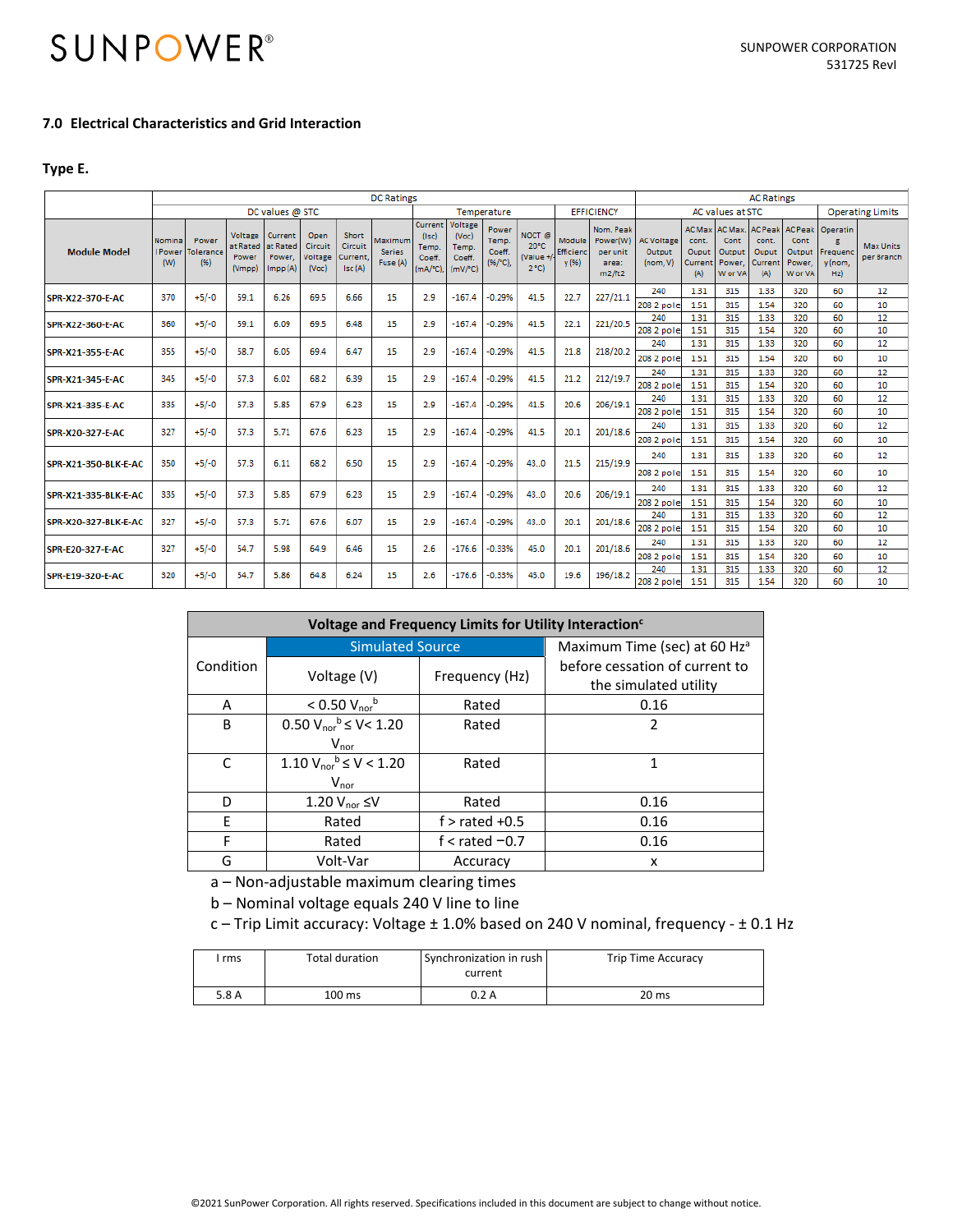#### **Type G.**

|                   | DC Ratings           |                   |                                               |                                         |                                                |                                     |                                   |                                               |                                                          |                                     |                                                                  |                              |                                                        |                                          |                      | <b>AC Ratings</b>              |                       |                                                                               |                    |                                        |
|-------------------|----------------------|-------------------|-----------------------------------------------|-----------------------------------------|------------------------------------------------|-------------------------------------|-----------------------------------|-----------------------------------------------|----------------------------------------------------------|-------------------------------------|------------------------------------------------------------------|------------------------------|--------------------------------------------------------|------------------------------------------|----------------------|--------------------------------|-----------------------|-------------------------------------------------------------------------------|--------------------|----------------------------------------|
|                   |                      | DC values @ STC   |                                               |                                         |                                                |                                     |                                   |                                               | Temperature                                              |                                     |                                                                  | Efficiency                   |                                                        | AC values @ STC                          |                      |                                |                       | <b>Operating Limits</b>                                                       |                    |                                        |
| Model             | Nom.<br>Power<br>(w) | Power<br>Tol. (%) | <b>Voltage at</b><br>Rated<br>Power<br>(Vmpp) | Curr. a<br>Rated<br>Power<br>Impp<br> A | Open<br>Circuit<br><b>Voltage</b> ,<br>Voc (V) | Short<br>Circuit<br>Curr.<br>Isc(A) | Max.<br><b>Series</b><br>Fuse (A) | Curr. (Isc)<br>Temp.<br>Coeff.<br>$(mA)^{n}C$ | Voltage<br>(Voc)<br><b>Temp</b><br>Coeff.<br>$(mV)^{n}C$ | Power<br>Temp.<br>Coeff.<br>(% / C) | NOCT <sub>e</sub><br>$20^{\circ}$ C<br>value ±<br>$2^{\circ}$ C) | Module<br>Efficienc<br>y (%) | Nom. Peak<br>power (W) per<br>unit area:<br>$m^2/ft^2$ | <b>AC Voltage</b><br>Output<br>(nom., V) | AC Max. Cont.<br>(A) | <b>AC Max. Cont</b><br>W or VA | <b>AC Peak</b><br>(A) | <b>AC Peak</b><br>Output Curr. Output Power, Output Curr. Output Power<br>(w) | Freq. (nom.,<br>Hz | <b>Max. Units per</b><br><b>Branch</b> |
| SPR-A425-G-AC     | 425                  | $+5/-0$           | 40.7                                          | 10.4                                    | 48.2                                           | 10.9                                | 20                                | 4.1                                           | $-114.7$                                                 | $-0.29$                             | 43                                                               | 22.8                         | 227/21.1                                               | 240                                      | 1.45                 | 315                            | 1.33                  | 320                                                                           | 60                 | 11                                     |
| SPR-A420-G-AC     | 420                  | $+5/-0$           | 40.5                                          | 10.4                                    | 48.2                                           | 10.9                                | 20                                | 4.1                                           | $-114.3$                                                 | $-0.29$                             | 43                                                               | 22.5                         | 225/20.9                                               | 240                                      | 1.45                 | 315                            | 1.33                  | 320                                                                           | 60                 | 11                                     |
| SPR-A415-G-AC     | 415                  | $+5/-0$           | 40.3                                          | 10.3                                    | 48.2                                           | 10.9                                | 20                                | 4.1                                           | $-113.8$                                                 | $-0.29$                             | 43                                                               | 22.3                         | 221/20.5                                               | 240                                      | 1.45                 | 315                            | 1.33                  | 320                                                                           | 60                 | 11                                     |
| SPR-A410-G-AC     | 410                  | $+5/-0$           | 40.0                                          | 10.2                                    | 48.2                                           | 10.9                                | 20                                | 4.1                                           | $-113.5$                                                 | $-0.29$                             | 43                                                               | 22.0                         | 220/20.4                                               | 240                                      | 1.45                 | 315                            | 1.33                  | 320                                                                           | 60                 | 11                                     |
| SPR-A400-G-AC     | 400                  | $+5/-0$           | 39.5                                          | 10.1                                    | 48.1                                           | 10.9                                | 20                                | 4.1                                           | $-112.8$                                                 | $-0.29$                             | 43                                                               | 21.5                         | 212/19.7                                               | 240                                      | 1.45                 | 315                            | 1.33                  | 320                                                                           | 60                 | 11                                     |
| SPR-A400-BLK-G-AC | 400                  | $+5/-0$           | 39.5                                          | 10.1                                    | 48.1                                           | 10.9                                | 20                                | 4.1                                           | $-112.8$                                                 | $-0.29$                             | 43                                                               | 21.5                         | 212/19.7                                               | 240                                      | 1.45                 | 315                            | 1.33                  | 320                                                                           | 60                 | 11                                     |
| SPR-A390-G-AC     | 390                  | $+5/-0$           | 39.0                                          | 9.99                                    | 48.0                                           | 10.8                                | 20                                | 4.1                                           | $-112.8$                                                 | $-0.29$                             | 43                                                               | 20.9                         | 209/19.4                                               | 240                                      | 1.45                 | 315                            | 1.33                  | 320                                                                           | 60                 | 11                                     |
| SPR-A390-BLK-G-AC | 390                  | $+5/-0$           | 39.0                                          | 9.99                                    | 48.0                                           | 10.8                                | 20                                | 4.1                                           | $-112.8$                                                 | $-0.29$                             | 43                                                               | 20.9                         | 209/19.4                                               | 240                                      | 1.45                 | 315                            | 1.33                  | 320                                                                           | 60                 | 11                                     |

|           | Voltage and Frequency Limits for Utility Interaction <sup>c</sup>     |                                          |                                |  |  |  |  |  |  |  |
|-----------|-----------------------------------------------------------------------|------------------------------------------|--------------------------------|--|--|--|--|--|--|--|
|           | <b>Simulated Source</b>                                               | Maximum Time (sec) at 60 Hz <sup>a</sup> |                                |  |  |  |  |  |  |  |
| Condition | Voltage (V)                                                           | Frequency                                | before cessation of current to |  |  |  |  |  |  |  |
|           |                                                                       | (Hz)                                     | the simulated utility          |  |  |  |  |  |  |  |
| A         | $< 0.50 V_{\text{nor}}^{b}$                                           | Rated                                    | 0.16                           |  |  |  |  |  |  |  |
| B         | $0.50$ V <sub>nor</sub> <sup>b</sup> $\leq$ V < 1.20 V <sub>nor</sub> | Rated                                    | $\mathcal{P}$                  |  |  |  |  |  |  |  |
| C         | $1.10 V_{nor}$ <sup>b</sup> $\leq V$ < 1.20 $V_{nor}$                 | Rated                                    | 1                              |  |  |  |  |  |  |  |
| D         | 1.20 $V_{\text{nor}} \leq V$                                          | Rated                                    | 0.16                           |  |  |  |  |  |  |  |
| E         | Rated                                                                 | $f >$ rated $+0.5$                       | 0.16                           |  |  |  |  |  |  |  |
| F         | Rated                                                                 | $f <$ rated $-0.7$                       | 0.16                           |  |  |  |  |  |  |  |
| G         | Volt-Var                                                              | Accuracy                                 | 6%                             |  |  |  |  |  |  |  |

a – Non‐adjustable maximum clearing times

b – Nominal voltage equals 240 V line to line

c – Trip Limit accuracy: Voltage ± 1.0% based on 240 V nominal, frequency ‐ ± 0.1 Hz

| rms   | Total duration   | Synchronization in rush | <b>Trip Time Accuracy</b> |
|-------|------------------|-------------------------|---------------------------|
|       |                  | current                 |                           |
| 5.8 A | $100 \text{ ms}$ | 0.2 A                   | 2 line cycles             |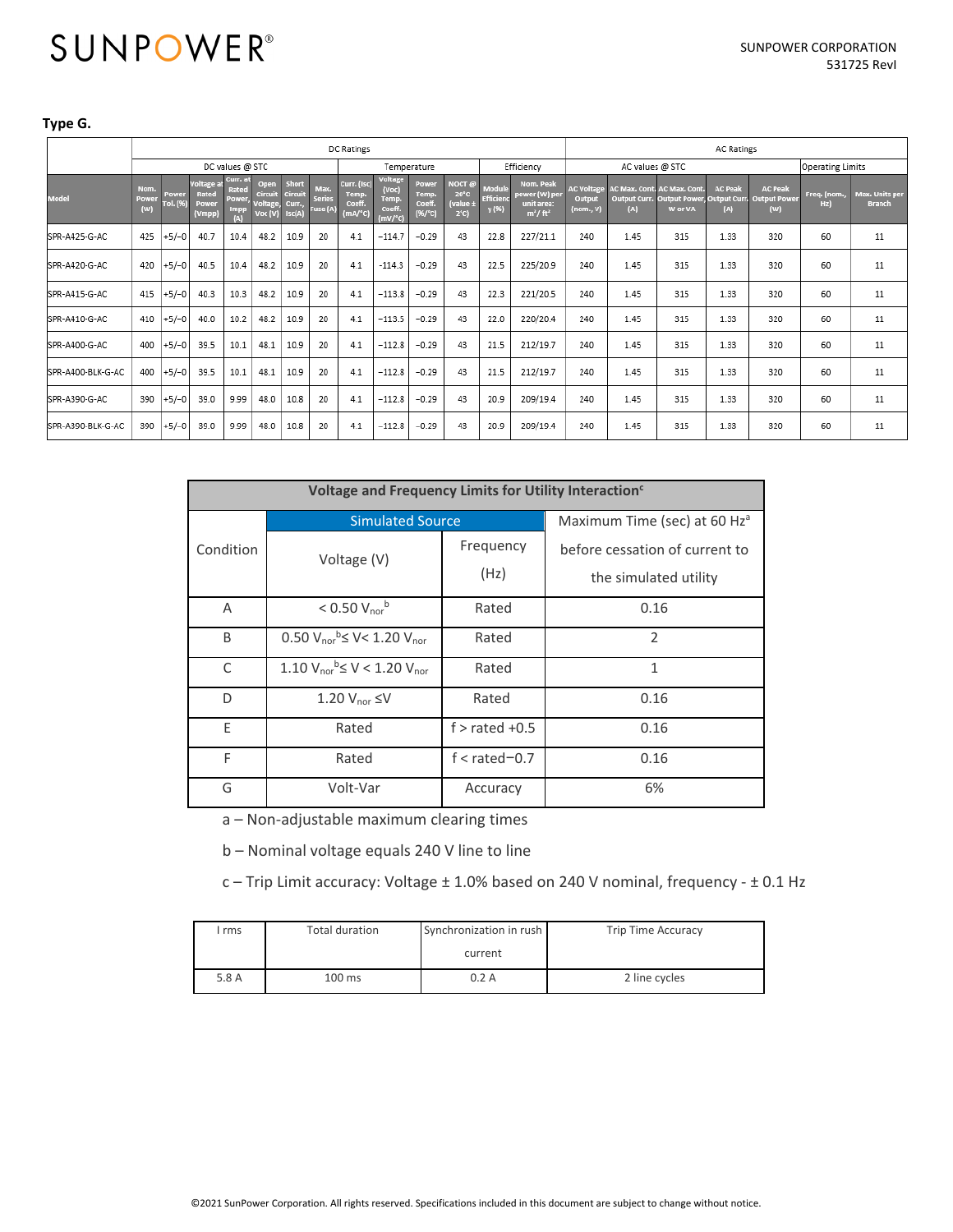#### **Type H.**

|                   | <b>DC Ratings</b>    |                                |                                      |                                         |                                       |                                     |                                                   |                                                |                                    |                                                                     |                                        | <b>AC Ratings</b>                                      |                                          |                                               |          |                                                                |                                       |                                                |                    |                                        |
|-------------------|----------------------|--------------------------------|--------------------------------------|-----------------------------------------|---------------------------------------|-------------------------------------|---------------------------------------------------|------------------------------------------------|------------------------------------|---------------------------------------------------------------------|----------------------------------------|--------------------------------------------------------|------------------------------------------|-----------------------------------------------|----------|----------------------------------------------------------------|---------------------------------------|------------------------------------------------|--------------------|----------------------------------------|
|                   |                      | DC values @ STC<br>Temperature |                                      |                                         |                                       |                                     |                                                   |                                                | Efficiency                         | AC values @ STC<br>Operating Limits                                 |                                        |                                                        |                                          |                                               |          |                                                                |                                       |                                                |                    |                                        |
| Mode              | Nom.<br>Power<br>(w) | Power<br>Tol. (%)              | oltaee a<br>Rated<br>Power<br>(Vmpp) | Curr. at<br>Rated<br>Power,<br>Impp (A) | Open<br>Circuit<br>Voltage<br>Voc (V) | Short<br>Circuit<br>Curr.<br>Isc(A) | Curr. (Isc)<br>Temp.<br>Coeff.<br>$(%/^{\circ}C)$ | Voltage<br>(Voc)<br>Temp.<br>Coeff.<br>(96/°C) | Power<br>Temp.<br>Coeff.<br>(%′`C) | NOCT $\Theta$<br>$20^{\circ}$ C<br><b>value</b> ±<br>$2^{\circ}$ C) | Module<br>Efficiency<br>$(\mathbb{X})$ | Nom. Peak<br>power (W) per<br>unit area:<br>$m^2/ft^2$ | <b>AC Voltage</b><br>Output<br>(nom., V) | AC Max.<br>Cont.<br><b>Output Curi</b><br>(A) | Fuse (A) | AC Max.<br>Max. Series Cont. Outpu<br>Power, W or<br><b>VA</b> | <b>AC Peak</b><br>Output<br>Curr. (A) | <b>AC Peak</b><br>Output<br>Power (W)<br>or VA | Frea. (nom.,<br>Hz | <b>Max. Units per</b><br><b>Branch</b> |
| SPR-M440-H-AC     | 440                  | $+5/-0$                        | 40.5                                 | 10.87                                   | 48.2                                  | 11.58                               | 0.057                                             | $-0.239$                                       | $-0.29$                            | 43                                                                  | 22.8%                                  | 228/21.6                                               | 220-240                                  | 1.77                                          | 20       | 384                                                            | 1.60                                  | 369                                            | 60                 | 10                                     |
| SPR-M435-H-AC     | 435                  | $+5/-0$                        | 40.3                                 | 10.82                                   | 48.2                                  | 11.57                               | 0.057                                             | $-0.239$                                       | $-0.29$                            | 43                                                                  | 22.5%                                  | 225/20.9                                               | 220-240                                  | 1.77                                          | 20       | 384                                                            | 1.60                                  | 369                                            | 60                 | 10                                     |
| SPR-M430-H-AC     | 430                  | $+5/-0$                        | 40.0                                 | 10.74                                   | 48.2                                  | 11.56                               | 0.057                                             | $-0.239$                                       | $-0.29$                            | 43                                                                  | 22.3%                                  | 223/20.7                                               | 220-240                                  | 1.77                                          | 20       | 384                                                            | 1.60                                  | 369                                            | 60                 | 10                                     |
| SPR-M425-H-AC     | 425                  | $+5/-0$                        | 39.8                                 | 10.68                                   | 48.1                                  | 11.55                               | 0.057                                             | $-0.239$                                       | $-0.29$                            | 43                                                                  | 22.0%                                  | 220/20.4                                               | 220-240                                  | 1.77                                          | 20       | 384                                                            | 1.60                                  | 369                                            | 60                 | 10                                     |
| SPR-M420-H-AC     | 420                  | $+5/-0$                        | 39.6                                 | 10.62                                   | 48.1                                  | 11.53                               | 0.057                                             | $-0.239$                                       | $-0.29$                            | 43                                                                  | 21.7%                                  | 217/20.2                                               | 220-240                                  | 1.77                                          | 20       | 384                                                            | 1.60                                  | 369                                            | 60                 | 10                                     |
| SPR-M430-BLK-H-AC | 430                  | $+5/-0$                        | 40.5                                 | 10.62                                   | 48.2                                  | 11.33                               | 0.057                                             | $-0.239$                                       | $-0.29$                            | 43                                                                  | 22.3%                                  | 223/20.7                                               | 220-240                                  | 1.77                                          | 20       | 384                                                            | 1.60                                  | 369                                            | 60                 | 10                                     |
| SPR-M425-BLK-H-AC | 425                  | $+5/-0$                        | 40.3                                 | 10.58                                   | 48.2                                  | 11.32                               | 0.057                                             | $-0.239$                                       | $-0.29$                            | 43                                                                  | 22.0%                                  | 220/20.4                                               | 220-240                                  | 1.77                                          | 20       | 384                                                            | 1.60                                  | 369                                            | 60                 | 10                                     |
| SPR-M420-BLK-H-AC | 420                  | $+5/-0$                        | 40.0                                 | 10.49                                   | 48.2                                  | 11.30                               | 0.057                                             | $-0.239$                                       | $-0.29$                            | 43                                                                  | 21.7%                                  | 217/20.2                                               | 220-240                                  | 1.77                                          | 20       | 384                                                            | 1.60                                  | 369                                            | 60                 | 10                                     |
| SPR-M415-BLK-H-AC | 415                  | $+5/-0$                        | 39.8                                 | 10.43                                   | 48.1                                  | 11.29                               | 0.057                                             | $-0.239$                                       | $-0.29$                            | 43                                                                  | 21.5%                                  | 215/20.0                                               | 220-240                                  | 1.77                                          | 20       | 384                                                            | 1.60                                  | 369                                            | 60                 | 10                                     |
| SPR-M410-BLK-H-AC | 410                  | $+5/-0$                        | 39.5                                 | 10.37                                   | 48.1                                  | 11.28                               | 0.057                                             | $-0.239$                                       | $-0.29$                            | 43                                                                  | 21.2%                                  | 212/19.7                                               | 220-240                                  | 1.77                                          | 20       | 384                                                            | 1.60                                  | 369                                            | 60                 | 10                                     |
| SPR-M405-BLK-H-AC | 405                  | $+5/-0$                        | 39.3                                 | 10.30                                   | 48.1                                  | 11.26                               | 0.057                                             | $-0.239$                                       | $-0.29$                            | 43                                                                  | 21.0%                                  | 210/19.5                                               | 220-240                                  | 1.77                                          | 20       | 384                                                            | 1.60                                  | 369                                            | 60                 | 10                                     |
| SPR-M400-BLK-H-AC | 400                  | $+5/-0$                        | 39.1                                 | 10.24                                   | 48.0                                  | 11.25                               | 0.057                                             | $-0.239$                                       | $-0.29$                            | 43                                                                  | 20.7%                                  | 207/19.2                                               | 220-240                                  | 1.77                                          | 20       | 384                                                            | 1.60                                  | 369                                            | 60                 | 10                                     |

|           | Voltage and Frequency Limits for Utility Interaction <sup>c</sup> |                                          |                                |  |  |  |  |  |  |  |  |
|-----------|-------------------------------------------------------------------|------------------------------------------|--------------------------------|--|--|--|--|--|--|--|--|
|           | <b>Simulated Source</b>                                           | Maximum Time (sec) at 60 Hz <sup>a</sup> |                                |  |  |  |  |  |  |  |  |
| Condition | Voltage (V)                                                       | Frequency                                | before cessation of current to |  |  |  |  |  |  |  |  |
|           |                                                                   | (Hz)                                     | the simulated utility          |  |  |  |  |  |  |  |  |
| A         | $< 0.50 V_{\text{nor}}^{b}$                                       | Rated                                    | 0.16                           |  |  |  |  |  |  |  |  |
| B         | 0.50 $V_{\text{nor}}^{\text{b}} \le V < 1.20 V_{\text{nor}}$      | Rated                                    | $\overline{2}$                 |  |  |  |  |  |  |  |  |
| C         | $1.10 V_{\text{nor}}^{\text{b}} \le V < 1.20 V_{\text{nor}}$      | Rated                                    | 1                              |  |  |  |  |  |  |  |  |
| D         | 1.20 $V_{\text{nor}}$ $\leq$ V                                    | Rated                                    | 0.16                           |  |  |  |  |  |  |  |  |
| E         | Rated                                                             | $f >$ rated $+0.5$                       | 0.16                           |  |  |  |  |  |  |  |  |
| F         | Rated                                                             | $f <$ rated $-0.7$                       | 0.16                           |  |  |  |  |  |  |  |  |
| G         | Volt-Var                                                          | Accuracy                                 | 6%                             |  |  |  |  |  |  |  |  |

a – Non‐adjustable maximum clearing times

b – Nominal voltage equals 240 V line to line

c – Trip Limit accuracy: Voltage ± 1.0% based on 240 V nominal, frequency ‐ ± 0.1 Hz

| rms   | Total duration   | Synchronization in rush | <b>Trip Time Accuracy</b> |
|-------|------------------|-------------------------|---------------------------|
|       |                  | current                 |                           |
| 5.8 A | $100 \text{ ms}$ | 0.2A                    | 2 line cycles             |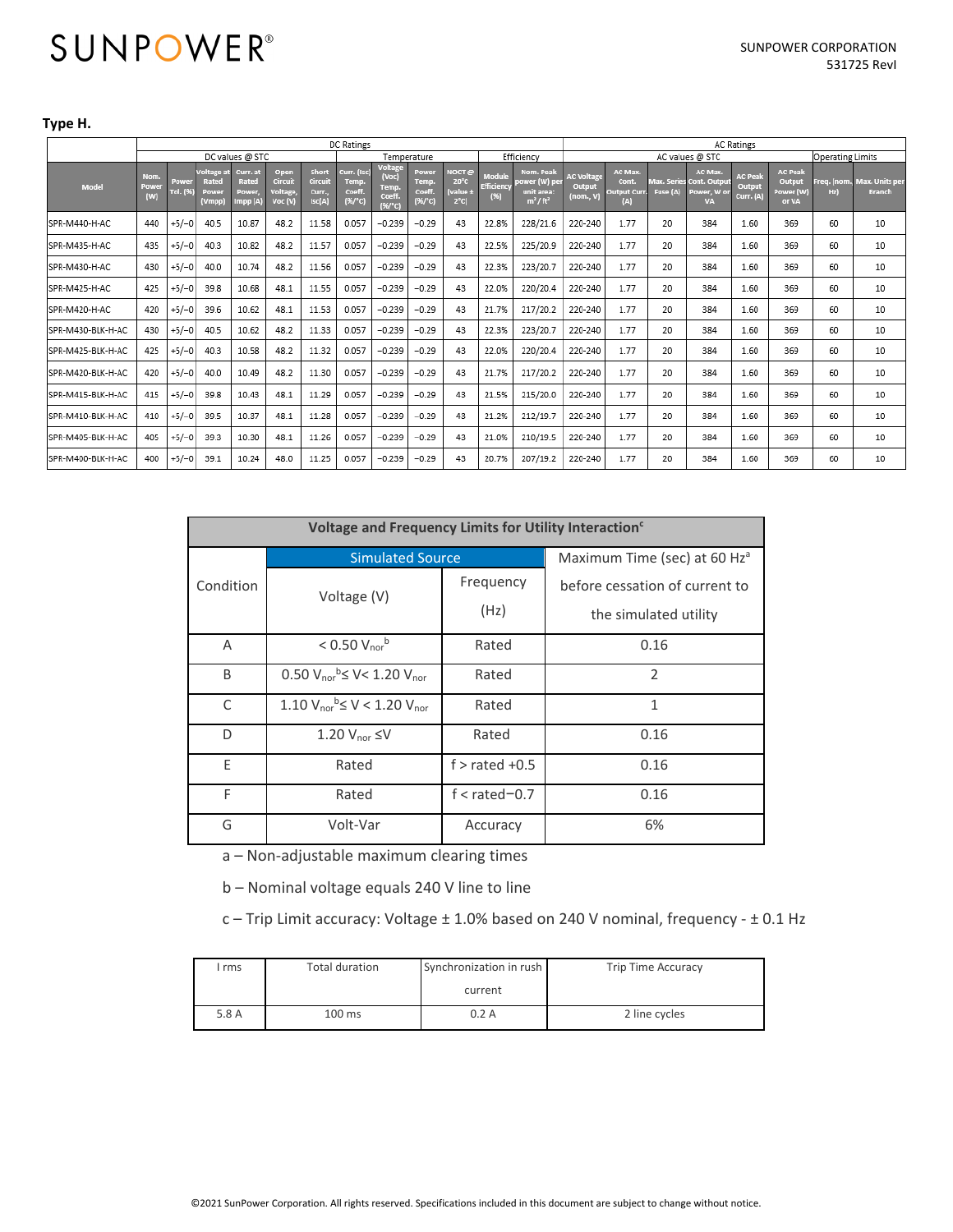

#### **Type G.**